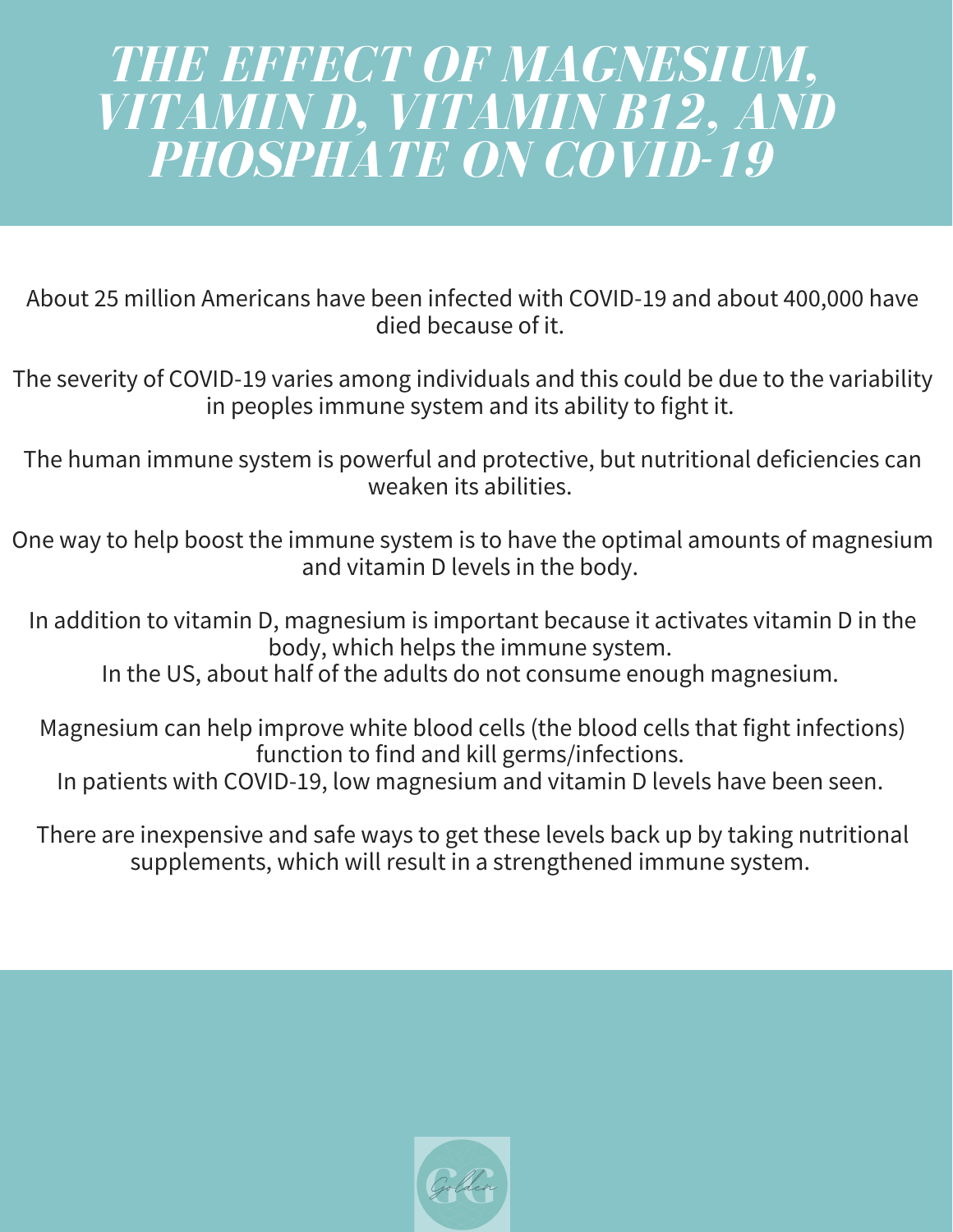#### *COVID-19 affect on nutrients*

Magnesium plays an important role in Vitamin D metabolism and vitamin D plays a role in calcium, phosphate and *magnesium metabolism.*

*Being deficient in magnesium can compromise the status of vitamin D.*

Phosphate and magnesium play an important role in energy metabolism. All of them are interconnected and are *important for the immune system.*

*Energy metabolism is impacted in people with COVID-19.*

Researchers have discussed how COVID-19 might cause a depletion of ATP in the cells and a dysfunction of immune *cells. To regenerate ATP, phosphate and magnesium are needed.*

When an infection is present, immune cells are activated and require higher ATP (energy) demands. To supply these *demands, components like phosphate and magnesium are mobilized from stored reserves in bones and muscles. The* breakdown of the muscles and bones leads to an inflammatory response but also supports the immune cells. These active immune cells use the phosphate and ATP that are available, which leads to a decrease in the amount available, and in turn leads to more break down of muscle cells to get the intracellular (inside cell) phosphate and magnesium *into the extracellular (outside cell) space to be used.*

When there isn't much of these nutrients to start with, because of age or disease, there can be an increase in *breakdown of cells or a severe depletion in ATP which results in a less active/effective immune system.*

Most of the risk factors for more severe cases of COVID-19 are associated with a deficiency in phosphate or magnesium. For example, type 2 diabetes and/or obesity increases your risk of being deficient in both phosphate and magnesium. *In addition, prescribed diuretics for hypertension can increase risk of phosphate and/or magnesium deficiency. With* the increase in age, the ability to reabsorb phosphate and magnesium in the kidneys decreases, which can put older *adults at risk of deficiency*

When compared to white Americans, African America had two times higher death rates from COVID-19 and twice the *incidence of magnesium and vitamin D deficiency, which could be due to the increase in melanin in their skin.*

*Phosphate deficiency diminishes a molecule (2,3-bisphosphoglycerate) in red blood cells, which is needed for the release of oxygen from hemoglobin (oxygen carrying molecule). In addition, both phosphate and magnesium* deficiency impedes ATP (energy) production. The decrease in the molecule in red blood cells can lead to hypoxia (low *oxygen levels) in the tissues.*

Some complications that have been seen in COVID-19 patients that are also seen when deficient in phosphate include: *thrombocytopenia, coagulopathy, dysfunction of liver and kidneys, neurologic disturbances, immunodeficiency,* delayed weaning from a respirator, rhabdomyolysis, failure of heart and lungs, multiorgan failure. In addition, there *are some complications from being deficient in magnesium that have been seen in COVID-19 patients including cardiac arrhythmia and seizure.*

When phosphate and magnesium are low it can result in low levels of intracellular ATP, which can result in cells dying from necrosis, membrane instability, and ATP being released into the extracellular space. The extracellular ATP can *act as a danger signal and start an over-activation of the immune system.*

In a study, patients with COVID-19 were supplemented with vitamin D, magnesium, and vitamin B12. The results *showed that significantly less patients required oxygen support and/or intensive care support. The study concluded that when deficient, supplementing with vitamin D, magnesium, and phosphate might diminish complications or possible help prevent COVID-19.*